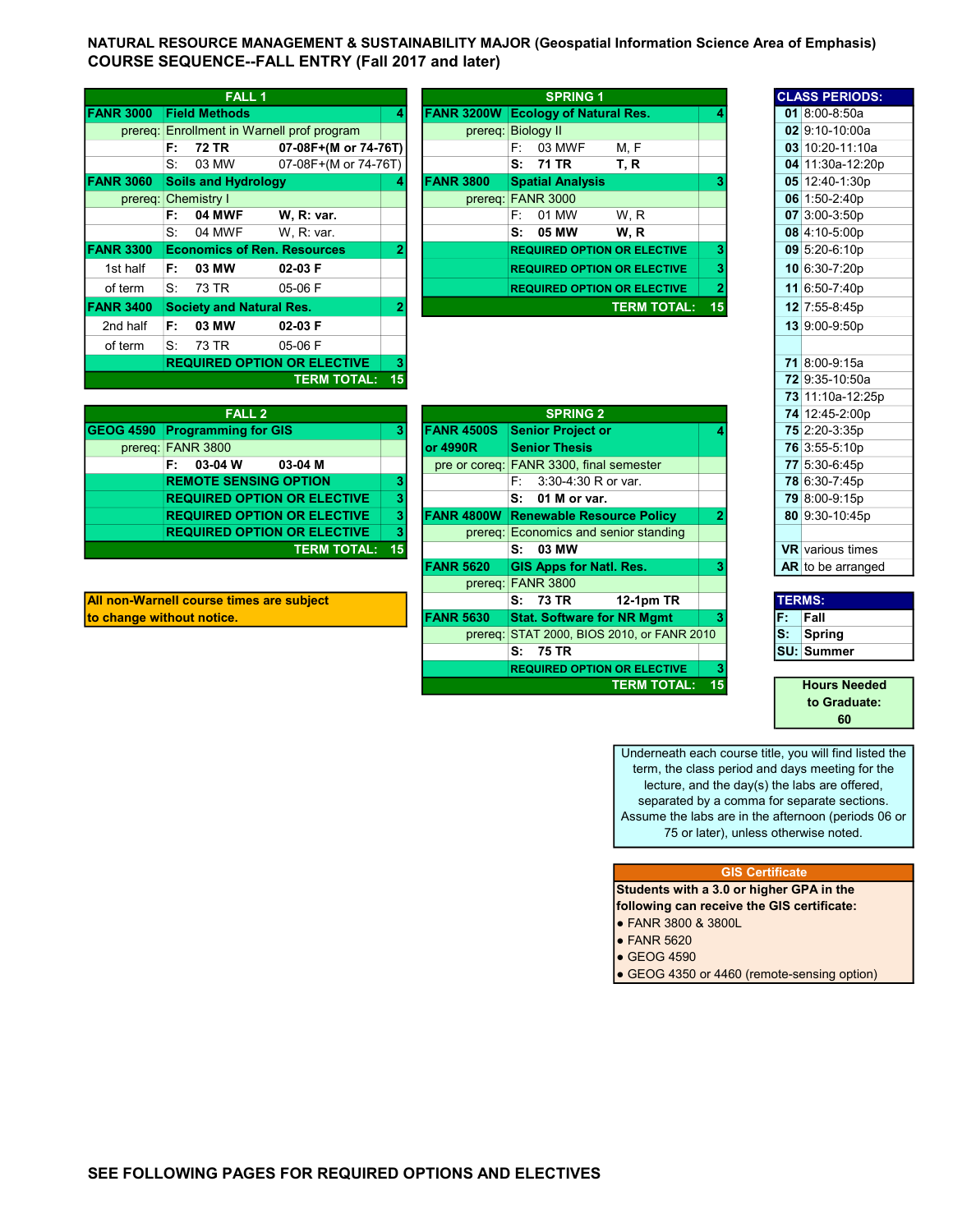## NATURAL RESOURCE MANAGEMENT & SUSTAINABILITY MAJOR (Geospatial Information Science Area of Emphasis) COURSE SEQUENCE--FALL ENTRY (continued) EQUESS PERIODS:  $\frac{1}{2}$

## OPTIONS & ELECTIVES: 02 9:10-10:00 02:10-10:00 02:10:00 02:10:00 02:10:00 02:10:00

|                  | <b>REMOTE SENSING OPTION</b>              |   |                   | <b>Geospatial Electives (10 hrs)</b>   |   |  |                         |  |
|------------------|-------------------------------------------|---|-------------------|----------------------------------------|---|--|-------------------------|--|
|                  | <b>GEOG 4350 Remote Sensing of Envir.</b> | 3 | <b>ATSC 4140</b>  | <b>Satellite Meteorol. &amp; Clim.</b> |   |  | 04 11:30a-12:20p        |  |
|                  | prereq: FANR 3800                         |   |                   | prereq: GEOG 1111 or 1112              |   |  | 05 12:40-1:30p          |  |
|                  | 72 R<br>F:<br>72 T                        |   | <b>CBIO 4835</b>  | <b>Computational Biology</b>           | 3 |  | 06 1:50-2:40p           |  |
| <b>GEOG 4460</b> | <b>Field Methods in Remote Sens.</b>      | 3 | prereq: none      |                                        |   |  | 07 3:00-3:50p           |  |
|                  | prereq: FANR 3800                         |   | <b>CRSS 4050</b>  | Impr Nutr & Energ Eff w/GIS            |   |  | 08 4:10-5:00p           |  |
|                  | 06-08 M<br>F:                             |   |                   | pre or coreq: APTC(CRSS) 3030          |   |  | 09 5:20-6:10p           |  |
|                  |                                           |   | <b>EDES 4270</b>  | <b>Envir Design Uses of GIS</b>        | 3 |  | 10 6:30-7:20p           |  |
|                  | <b>COMPUTER PROGRAMMING OPTION</b>        |   |                   | prereq: EDES 3230                      |   |  | 11 6:50-7:40p           |  |
| <b>CSCI 1301</b> | <b>Intro to Computing</b>                 | 4 | <b>EDES 4280E</b> | <b>Envir Design Uses of GIS</b>        | 3 |  | 12 7:55-8:45p           |  |
|                  | prereq: Precalculus                       |   |                   | prereq: EDES 3230                      |   |  | 13 9:00-9:50p           |  |
|                  | 72, 73, 74, or 75 TR*<br>F:               |   | <b>ENGR 3120</b>  | <b>Spatial Data Analysis</b>           | 3 |  |                         |  |
|                  | S:<br>72, 73, 74, or 75 TR*               |   |                   | prereq: MATH 2500 and ENGR 1120        |   |  | 71 8:00-9:15a           |  |
|                  | SU: also offered                          |   | <b>ENGR 5930</b>  | GPS w/ Eng. & GIS Apps.                | 3 |  | 72 9:35-10:50a          |  |
|                  | Amany labs are offered at various times   |   |                   | prereq: ENGR 1120 or GEOG 4370         |   |  | 73 11:10a-12:25p        |  |
| <b>CSCI 1360</b> | <b>Informatics &amp; Data Analytics</b>   |   | <b>FANR 5640</b>  | <b>Unmanned Aerial Systems</b>         | 3 |  | 74 12:45-2:00p          |  |
|                  | prereq: Precalculus                       |   |                   | prereq: FANR 3800                      |   |  | 75 2:20-3:35p           |  |
|                  | <b>76 TR</b><br>08 W<br>S:                |   |                   | S: 02 WF<br>06-07 M                    |   |  | 76 3:55-5:10p           |  |
| <b>CSCI 2150</b> | <b>Intro to Computational Science</b>     | 4 | <b>FORS 5650</b>  | <b>Aerial Photos in Forestry</b>       | 3 |  | 77 5:30-6:45p           |  |
|                  | prereq: Precalculus                       |   | prereq: none      |                                        |   |  | 78 6:30-7:45p           |  |
| even years       | 08 MW or 73 TR<br><b>72 TR</b><br>s:      |   |                   | 01 MW<br>01F<br>s:                     |   |  | 79 8:00-9:15p           |  |
| <b>FANR 4700</b> | <b>Computational Plant Science</b>        | 3 | <b>FORS 5670</b>  | <b>Forestry Info Systems</b>           | 3 |  | 80 9:30-10:45p          |  |
|                  | prereq: STAT 2000 or BIOS 2010            |   | prereq: none      |                                        |   |  |                         |  |
|                  | <b>AR</b><br>s:                           |   | even years        | $F: 75-76T$                            |   |  | <b>VR</b> various times |  |

| <b>REMOTE SENSING OPTION</b>                                |   |                   | <b>Geospatial Electives (10 hrs)</b>                     |         |     | $03$ 10:20-11:10a       |
|-------------------------------------------------------------|---|-------------------|----------------------------------------------------------|---------|-----|-------------------------|
| GEOG 4350 Remote Sensing of Envir.                          | 3 | <b>ATSC 4140</b>  | <b>Satellite Meteorol. &amp; Clim.</b>                   | 3       |     | 04 11:30a-12:20p        |
| prereq: FANR 3800                                           |   |                   | prereq: GEOG 1111 or 1112                                |         |     | 05 12:40-1:30p          |
| 72 R<br>F:<br>72 T                                          |   | <b>CBIO 4835</b>  | <b>Computational Biology</b>                             | 3       |     | 06 1:50-2:40p           |
| <b>GEOG 4460</b><br><b>Field Methods in Remote Sens.</b>    | 3 | prereq: none      |                                                          |         |     | 07 3:00-3:50p           |
| prereq: FANR 3800                                           |   | <b>CRSS 4050</b>  | Impr Nutr & Energ Eff w/GIS                              | 4       |     | 08 4:10-5:00p           |
| 06-08 M<br>F:                                               |   |                   | pre or coreq: APTC(CRSS) 3030                            |         |     | 09 5:20-6:10p           |
|                                                             |   | <b>EDES 4270</b>  | <b>Envir Design Uses of GIS</b>                          | 3       |     | 10 6:30-7:20p           |
| <b>COMPUTER PROGRAMMING OPTION</b>                          |   |                   | prereq: EDES 3230                                        |         |     | 11 6:50-7:40p           |
| <b>CSCI 1301</b><br><b>Intro to Computing</b>               | 4 |                   | <b>EDES 4280E</b> Envir Design Uses of GIS               | 3       |     | 12 7:55-8:45p           |
| prereq: Precalculus                                         |   |                   | prereq: EDES 3230                                        |         |     | 13 9:00-9:50p           |
| 72, 73, 74, or 75 TR*<br>F:                                 |   | <b>ENGR 3120</b>  | <b>Spatial Data Analysis</b>                             | 3       |     |                         |
| 72, 73, 74, or 75 TR*<br>s:                                 |   |                   | prereq: MATH 2500 and ENGR 1120                          |         |     | 71 8:00-9:15a           |
| SU: also offered                                            |   | <b>ENGR 5930</b>  | GPS w/ Eng. & GIS Apps.                                  | 3       |     | 72 9:35-10:50a          |
| ^many labs are offered at various times                     |   |                   | prereq: ENGR 1120 or GEOG 4370                           |         |     | 73 11:10a-12:25p        |
| <b>CSCI 1360</b><br><b>Informatics &amp; Data Analytics</b> | 4 | <b>FANR 5640</b>  | <b>Unmanned Aerial Systems</b>                           | 3       |     | 74 12:45-2:00p          |
| prereq: Precalculus                                         |   |                   | prereq: FANR 3800                                        |         |     | 75 2:20-3:35p           |
| <b>76 TR</b><br>08 W<br>s:                                  |   |                   | 06-07 M<br>S: 02 WF                                      |         |     | 76 3:55-5:10p           |
| <b>CSCI 2150</b><br>Intro to Computational Science          | 4 | <b>FORS 5650</b>  | <b>Aerial Photos in Forestry</b>                         | 3       |     | 77 5:30-6:45p           |
| prereq: Precalculus                                         |   | prereq: none      |                                                          |         |     | 78 6:30-7:45p           |
| even years S: 72 TR<br>08 MW or 73 TR                       |   |                   | S: 01 MW<br>01 F                                         |         |     | 79 8:00-9:15p           |
| <b>FANR 4700</b><br><b>Computational Plant Science</b>      | 3 | <b>FORS 5670</b>  | <b>Forestry Info Systems</b>                             | 3       |     | 80 9:30-10:45p          |
| prereq: STAT 2000 or BIOS 2010                              |   | prereq: none      |                                                          |         |     |                         |
| s:<br><b>AR</b>                                             |   | even years        | F: 75-76 T                                               |         |     | <b>VR</b> various times |
|                                                             |   | <b>GEOG 3510</b>  | <b>Cartography and Graphics</b>                          | 3       |     | AR to be arranged       |
|                                                             |   | prereq: none      |                                                          |         |     |                         |
|                                                             |   | <b>GEOG 4330</b>  | <b>Aerial Photos &amp; Image Interp.</b>                 | 3       |     | <b>TERMS:</b>           |
|                                                             |   |                   |                                                          |         |     |                         |
|                                                             |   |                   |                                                          |         | F.  | Fall                    |
| All non-Warnell course times are subject                    |   | prereq: none      |                                                          |         | lS: |                         |
| to change without notice.                                   |   | <b>GEOG 4380</b>  | <b>Transport Modeling &amp; GIS</b>                      | 3       |     | Spring                  |
|                                                             |   |                   | prereq: GEOG 4370                                        |         |     | <b>SU: Summer</b>       |
| NOTE: Do not take GEOG 4370, which repeats                  |   | <b>GEOG 4385S</b> | <b>Community GIS</b>                                     | 3       |     |                         |
| material in FANR 3800 & 3800L.                              |   |                   | coreq: GEOG 4370 or 3510                                 |         |     | <b>Hours Needed</b>     |
|                                                             |   | <b>GEOG 4410</b>  | <b>Cartographic Visualization</b>                        | 3       |     | to Graduate:            |
|                                                             |   | prereq: none      |                                                          |         |     | 60                      |
|                                                             |   | <b>GEOG 4430</b>  | <b>Adv Image Analysis</b>                                | 3       |     |                         |
|                                                             |   |                   | prereq: GEOG 4330 or 4350                                |         |     |                         |
|                                                             |   | <b>GEOG 4450</b>  | <b>Digital Image Analysis</b>                            | 3       |     |                         |
|                                                             |   |                   | prereq: GEOG 4350                                        |         |     |                         |
|                                                             |   | <b>GEOG 4460</b>  | FANR 3800 is not sufficient                              |         |     |                         |
|                                                             |   |                   | <b>Fld Methods in Remote Sens.</b>                       | 3       |     |                         |
|                                                             |   |                   | prereq: GEOG 4350                                        |         |     |                         |
|                                                             |   | <b>GEOG 4470</b>  | <b>Adv Geosp Analysis</b>                                | 3       |     |                         |
|                                                             |   |                   | prereq: STAT 2000 and GEOG 4370                          |         |     |                         |
|                                                             |   | <b>GEOG 4570</b>  | <b>Advanced GIS</b>                                      | 3       |     |                         |
|                                                             |   |                   | prereq: GEOG 4370                                        |         |     |                         |
|                                                             |   | <b>HORT 4095</b>  | <b>GPS/GIS Apps / Land Mgrs</b>                          | 3       |     |                         |
|                                                             |   |                   | prereq: BIOL 1107                                        |         |     |                         |
|                                                             |   | <b>STAT 4360</b>  | <b>Statistical Software Progr.</b>                       | 3       |     |                         |
|                                                             |   |                   | prereq: CSCI 1301 and (STAT 4220 or 4230)                |         |     |                         |
|                                                             |   | <b>WILD 5750</b>  | <b>Statl Soft for Fish &amp; Wild</b>                    | $1 - 3$ |     |                         |
|                                                             |   |                   | prereq: STAT 2000 or FANR 2010                           |         |     |                         |
|                                                             |   |                   | irregularly offered<br>or other, advisor-approved course |         |     |                         |

|               | <b>CLASS PERIODS:</b>   |
|---------------|-------------------------|
|               | $018:00 - 8:50a$        |
|               | 02 9:10-10:00a          |
|               | 03 10:20-11:10a         |
|               | 04 11:30a-12:20p        |
|               | 05 12:40-1:30p          |
|               | 06 1:50-2:40p           |
|               | 07 3:00-3:50p           |
| 80            | 4:10-5:00p              |
|               | 09 5:20-6:10p           |
|               | 10 6:30-7:20p           |
|               | 11 6:50-7:40p           |
|               | 12 7:55-8:45p           |
|               | 13 9:00-9:50p           |
|               |                         |
|               | 71 8:00-9:15a           |
|               | 72 9:35-10:50a          |
|               | 73 11:10a-12:25p        |
|               | 74 12:45-2:00p          |
|               | 75 2:20-3:35p           |
|               | 76 3:55-5:10p           |
|               | 77 5:30-6:45p           |
|               | 78 6:30-7:45p           |
|               | 79 8:00-9:15p           |
|               | 80 9:30-10:45p          |
|               |                         |
|               | <b>VR</b> various times |
|               | AR to be arranged       |
|               |                         |
| <b>TERMS:</b> |                         |
| F:            | Fall                    |
| s:            | Spring                  |
| SU:           | <b>Summer</b>           |

| <b>Hours Needed</b> |
|---------------------|
| to Graduate:        |
| 60                  |